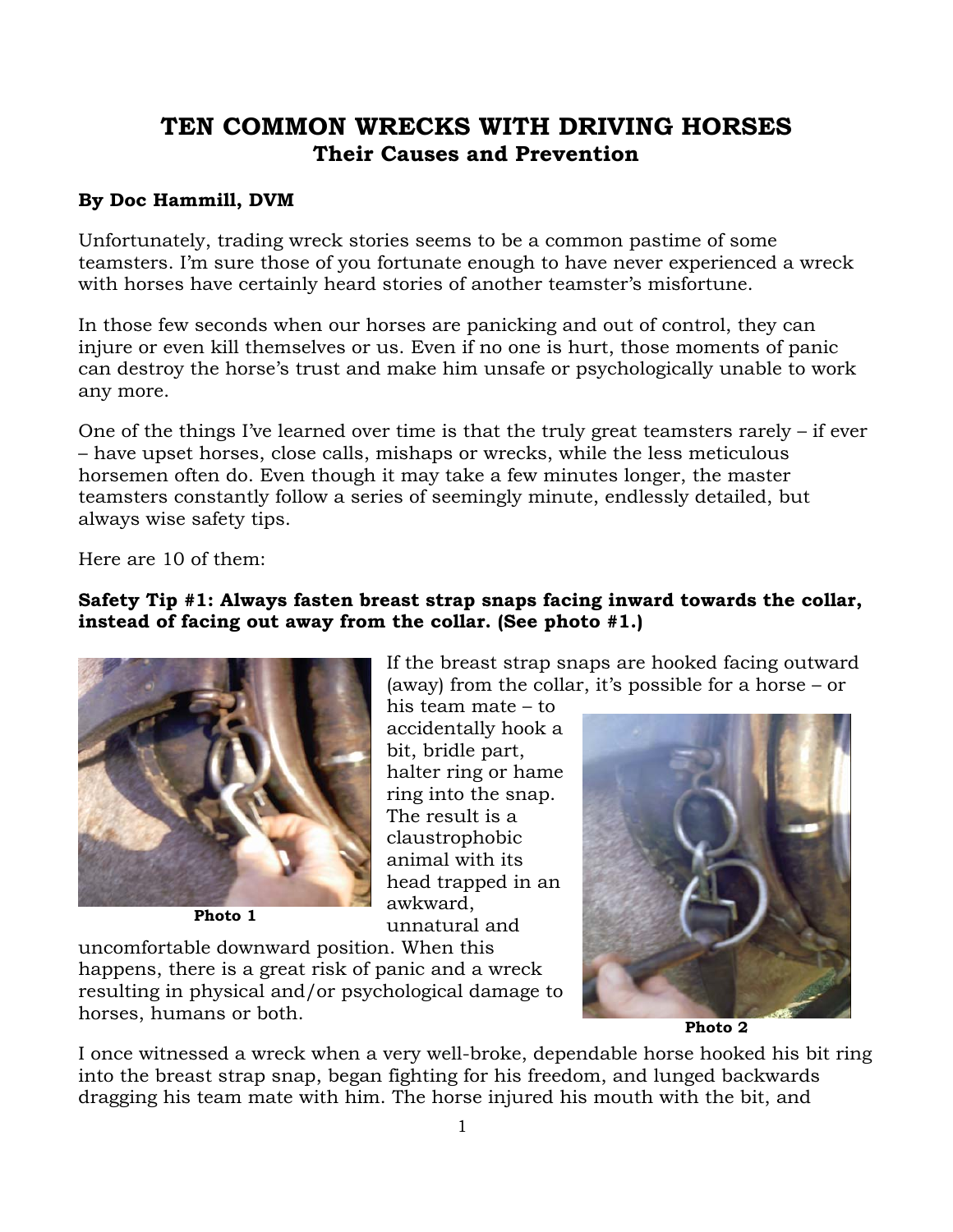backed the wagon into a pickup truck. The wreck certainly was not the horse's fault, and could have easily been prevented.

Unfortunately, it's very common for harness to be set up so that when the team is hitched the breast strap snaps face outward. In fact, new harness often comes from the maker that way. It's a simple matter to remove the breast straps, turn the snaps over and reassemble the straps so they snap inward. Once the breast straps are set up properly, snapping them inward is actually easier and quicker than hooking them facing out and a whole lot safer for you and your horses. (See photo #2.)

#### **Safety Tip #2: Always snap combination snaps and pole strap and/or breast strap snaps so they face in toward the tongue. (See photos #3 and #4.)**

This tip is similar to the first. Again, when these snaps are attached (to the neck yoke rings) facing outward, we have potential for the horses to catch their bits in the snaps when they rub their heads. Having the head trapped easily triggers claustrophobia and panic in horses, and often results in a disastrous wreck.

The paired combination snaps on a team harness usually come pointing in the same direction, so that on one horse the snap is safely facing inward and on the other horse the snap is unsafely pointed outward. Some of these snaps are riveted on; others are bolted on. If they are bolted on, you can simply take the bolt out and turn the snap around. If they are riveted, you don't have that option without cutting the rivet and replacing it with a bolt. If you use combination snaps, be sure they are modified as necessary so they both face inward toward the tongue.

Some breast straps attach to the neck yoke with their own snap, and are used with a pole strap that has its own snap as well. When using such setups, be certain that you snap both the breast strap snap and the pole strap snap facing inward on both ends of the neck yoke.







**Photo 3 Photo 4 Photo 5**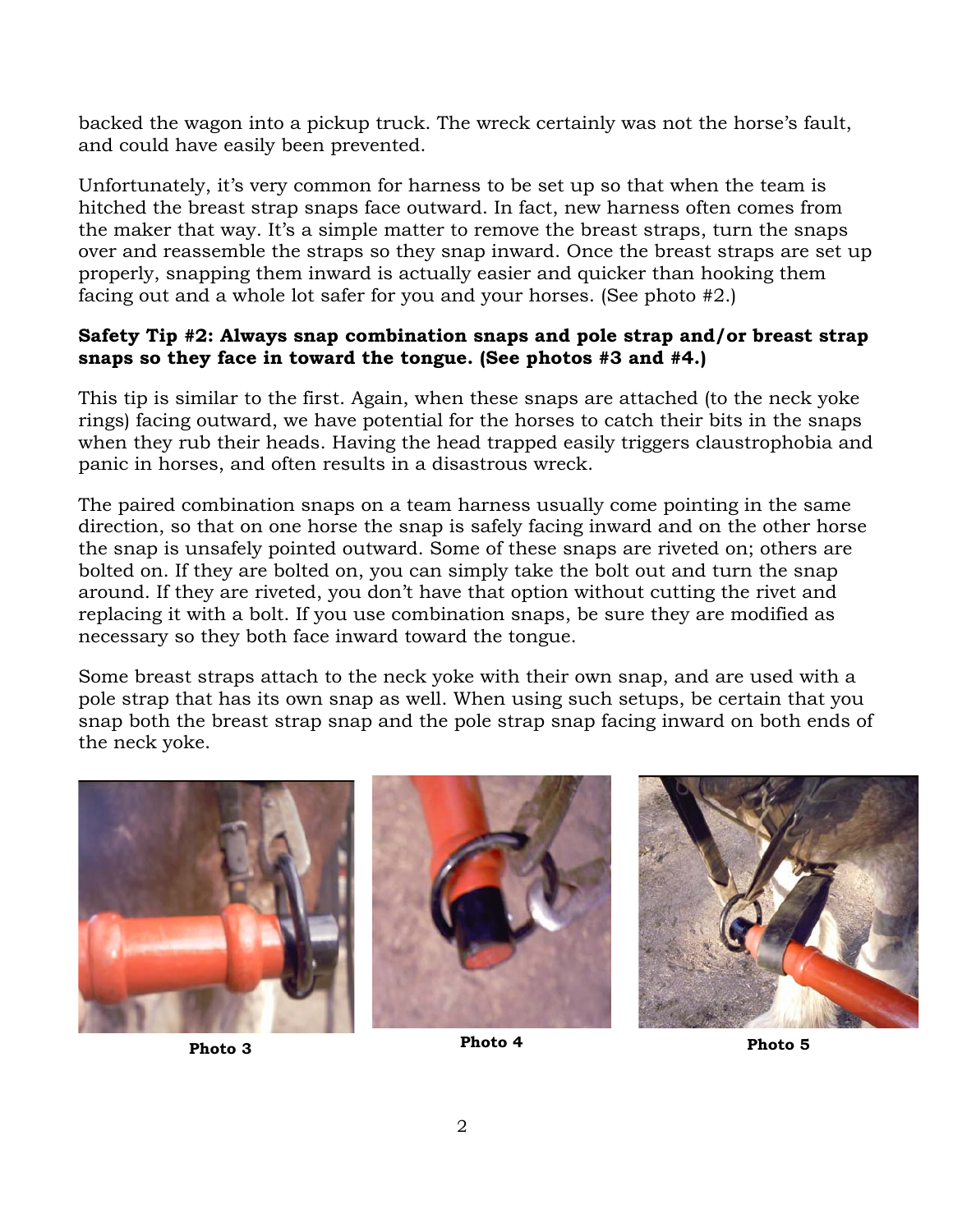Although it's not impossible for a horse to get a bit ring caught when the breast and pole strap snaps are pointed inward, it's a lot more difficult because there's very little room on the inside. But on the outside, the bit and other equipment can very easily come into contact with the snaps.

Another option which offers no chance for a snap to catch a bit ring is a breast strap and pole strap design that attaches to the neck yoke rings without any snaps. (See photo #5.)

# **Safety Tip #3: Attach all lines to the bit with buckles instead of snaps. (See photo #6.)**



**Photo 6** 

Attaching the lines to the bit with snaps was an accepted method in the old days, and unfortunately still is today.

However, using snaps to hook the lines to the bits is just not safe at all. Snaps are notorious for breaking – usually when you need them the most. (See photo # 7.) In addition, an

itchy or impatient horse can unhook them when he bumps or rubs his

head on the neck yoke. He can also unhook or break line snaps when rubbing on his partner.

No matter what the scenario, when a snap is rubbed off or fails, you have completely lost control of your horse. Long ago, before I knew better, I had a couple of close calls and then a fairly serious wreck caused by line snaps breaking or coming off. And since then, I've heard countless stories of near misses and serious wrecks due to line snap failures. **Photo 7**



As with other snaps, if line snaps are facing outward, a horse can snag them and



**Photo 8** 

therefore his bit into a multitude of other harness parts – his or his partners. This can have potentially devastating consequences as the horse becomes trapped and panics. A vision of two horses that once got their bits snapped together comes to mind.

There are a lot of different types of snaps on the market. In my opinion, all snaps – except for one type – are dangerous on driving lines. The only snap I consider safe is a twisted line snap. (See photo #8.) It's also called a twisted wire snap. I've never heard

of them coming off and I've never had one come off myself. The downside is that they can be tricky to get on and off until you perfect the technique.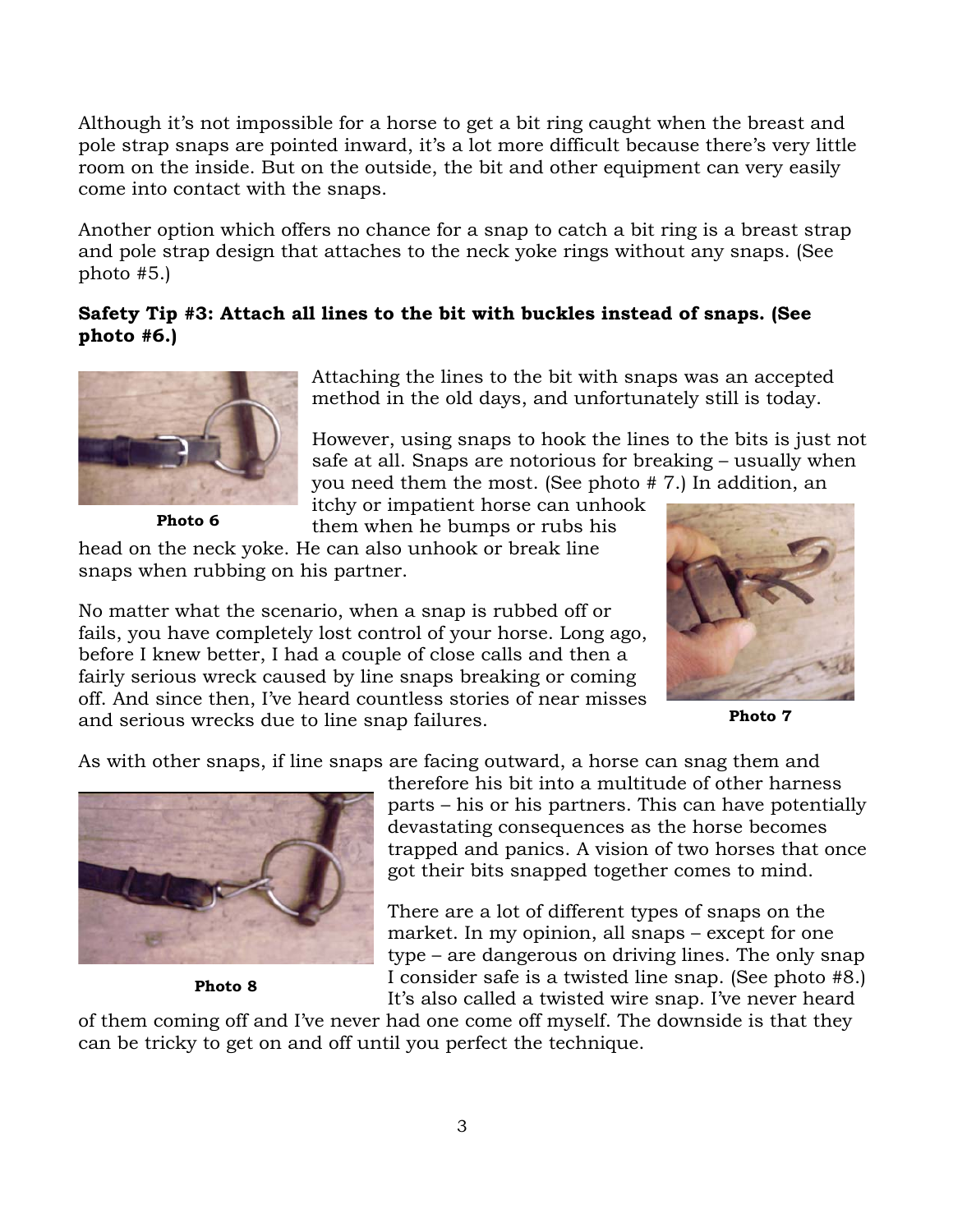The safe way to attach lines is to buckle them on to the bit or use only the twisted line snaps. If you have other snaps on your lines, you don't need new lines; just have the ends converted to buckle type by a harness maker.

Or – as an alternative to taking or sending your lines to a harness shop – I've come up with an adapter that consists of a buckle-on line end that will easily connect to the ends of lines designed for snaps. Simply remove the snaps and use the Conway buckles on the lines to attach the adapters. (See photos #9 and #10.)





Between now and the time you get rid of any snaps on your lines, please tape the snaps with electrical tape – each and every time you drive – so they stay on and you and your horses stay safe.

# **Safety Tip #4: Use equipment that prevents cross-check buckles from going through the hame or spreader rings.**

If horses get too far apart, one too far ahead of the other or if one stumbles or roots with his nose, a cross check can be pulled so far forward that the cross check buckle can be pulled into – or through – the spreader or hame ring.

Sometimes you can pull it back through the ring, but generally you can't. When this happens, you completely lose control with that line. It's just the same as losing a line off the bit, and you're at risk for having the same kinds of wreck: a runaway and the potential for serious damage.

In the past, I taught my driving students to watch the cross check buckles closely and not let them get close to a spreader or hame ring, especially when stopped and before starting the team. But now I insist on the use of one of three simple, inexpensive pieces of equipment that prevent the buckles being pulled into or through the rings:

• If you always use spreaders, you can get a little roller system called a line spreader roller to prevent the buckles from going through the spreader rings. (See photo #11.) Most harness makers should have these or be able to order these rollers. However, they don't work on the hame rings.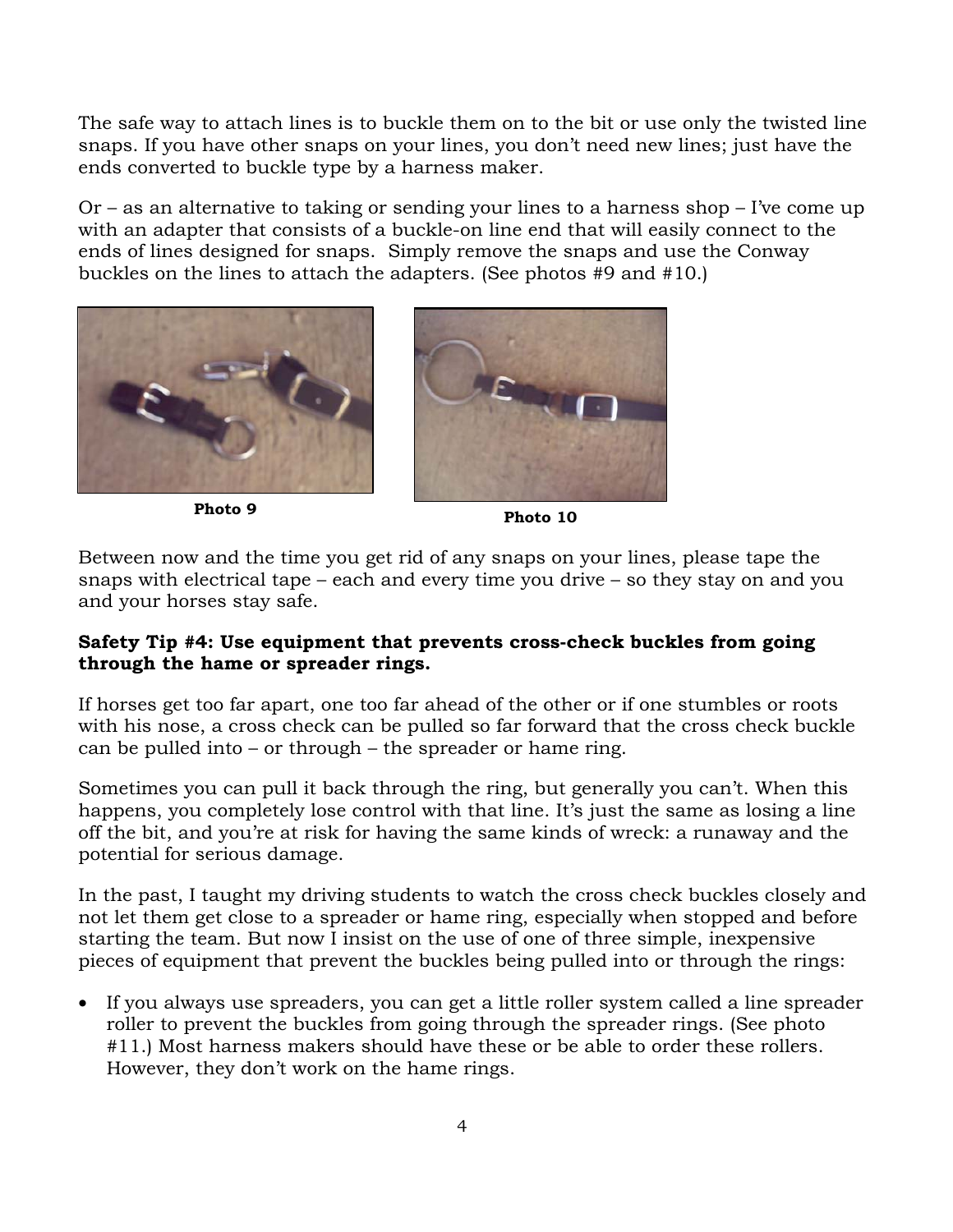- You can insert a metal ring that's too big to go through the spreader or hame rings into the cross check buckle. (See photo #12.)
- Possibly the easiest method and my personal favorite is to simply thread a ring too large to go through the hame or spreader rings on the cross check line and slide it towards the cross-check buckle.

The ring needs to be too large to go through the spreader or hame ring, but small enough that the cross check buckle cannot be pulled through it. (See photo #13.) Be sure the ring ends up between the cross check buckle and the spreader or hame ring. (See photo #14.) It may be necessary to use two different sized rings on the cross check line if the one that is large enough to not go through the spreader and hame rings is too large to stop the cross check buckle from going through it. Put the smaller one behind the larger one, not in front of it.



# **Safety Tip #5: Always secure slip-on neck yokes to the tongue with a safety chain.**

Very few teamsters secure slip-on neck yokes to the tongue, but neck yokes unexpectedly slipping off the tongue have caused countless injuries and wrecks – many of them serious and some fatal.

If it's not attached to the tongue with a safety chain, a neck yoke can slip off and drop to the ground if a horse steps ahead during the hitching process. The neck yoke can also slip off if the traces are hooked too long, if a trace chain accidentally comes unhooked from a single tree, or from other equipment maladjustments or failures.

Whatever the cause, the result can be disastrous. When a neck yoke accidentally slips off the tongue, the tongue drops to the ground, and we have completely lost the ability to steer, slow down or stop the vehicle. If the horses slow or stop, the vehicle can slam into the horses from behind, injuring them and/or fanning the fire of their terror.

If the horses are moving, the tongue can beat up or even break the horses' legs as it flails side to side. The team can drag the vehicle, but steering is lost so it is likely to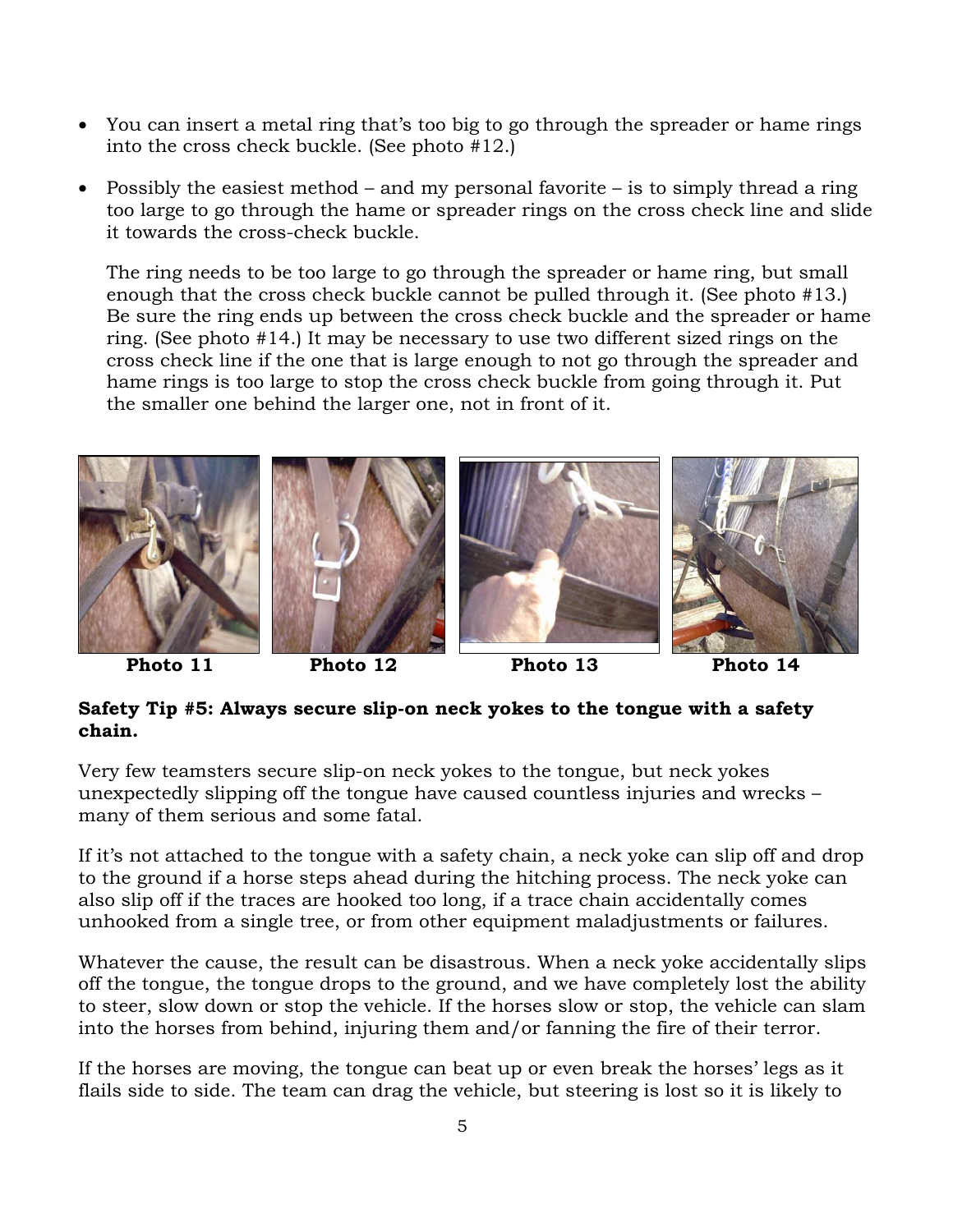flip or roll. Or – the tongue can jam in the ground and catapult the vehicle, sometimes onto the horses' backs, as happened to an old-timer I knew.

Making sure the neck yoke is chained or otherwise secured to the tongue *every* time you hitch a team is a quick and easy way to completely prevent such catastrophic wrecks. (See Figure #1.)



**Figure 1** 

As handy as they are, baling twine and wire are poor choices for securing neck yokes. Although fastening a neck yoke with anything is better than not attaching it at all, baling twine or wire – even heavy wire – is an emergency-only option for me because the wire or twine will wear and break before too long.

Years ago, I used to secure my neck yokes with a hame strap. A hame strap is certainly preferable to baling twine or wire in my opinion, and is very quick and easy to use. However, even a good leather or synthetic hame strap does not have the strength and durability of chain.

Today, I always use a chain fastened with a quick

link. It has the necessary strength and durability, does not come undone or fail and doesn't wear. It's quick and easy to get on and off, is inexpensive and doesn't look too tacky. I keep a safety chain and quick link fastened to every neck yoke that I use. That way when I take a neck yoke out to put it on a piece of equipment, I always have a safety chain and don't have to guess whether there's one on the tongue or not.

The quick link (Figure 1 B) should be heavier than the chain (Figure 1 A), and to be completely secure, always tighten it with a wrench or pliers.

A safer alternative to slip-on neck yokes is the bolt-on design. They bolt permanently to the end of the tongue with interlocking eye bolts and therefore cannot accidentally come off.

#### **Safety Tip #6: Always secure doubletree pins.**

When doubletree pins are not secured, they can work themselves up and fall out. If this happens, the doubletree detaches from the tongue and it can fly forward and hit the team in the rear legs. This can quickly turn into a real wreck.

It's rather amazing that unsecured doubletree pins don't come out more often than they do, but I've seen it happen several times with resulting wrecks. Here again, it's a completely preventable problem.

To prevent the doubletree pins from slipping out, I prefer to use a hard bolt for the double tree pin. I then place a washer and nut on the end of the bolt and insert a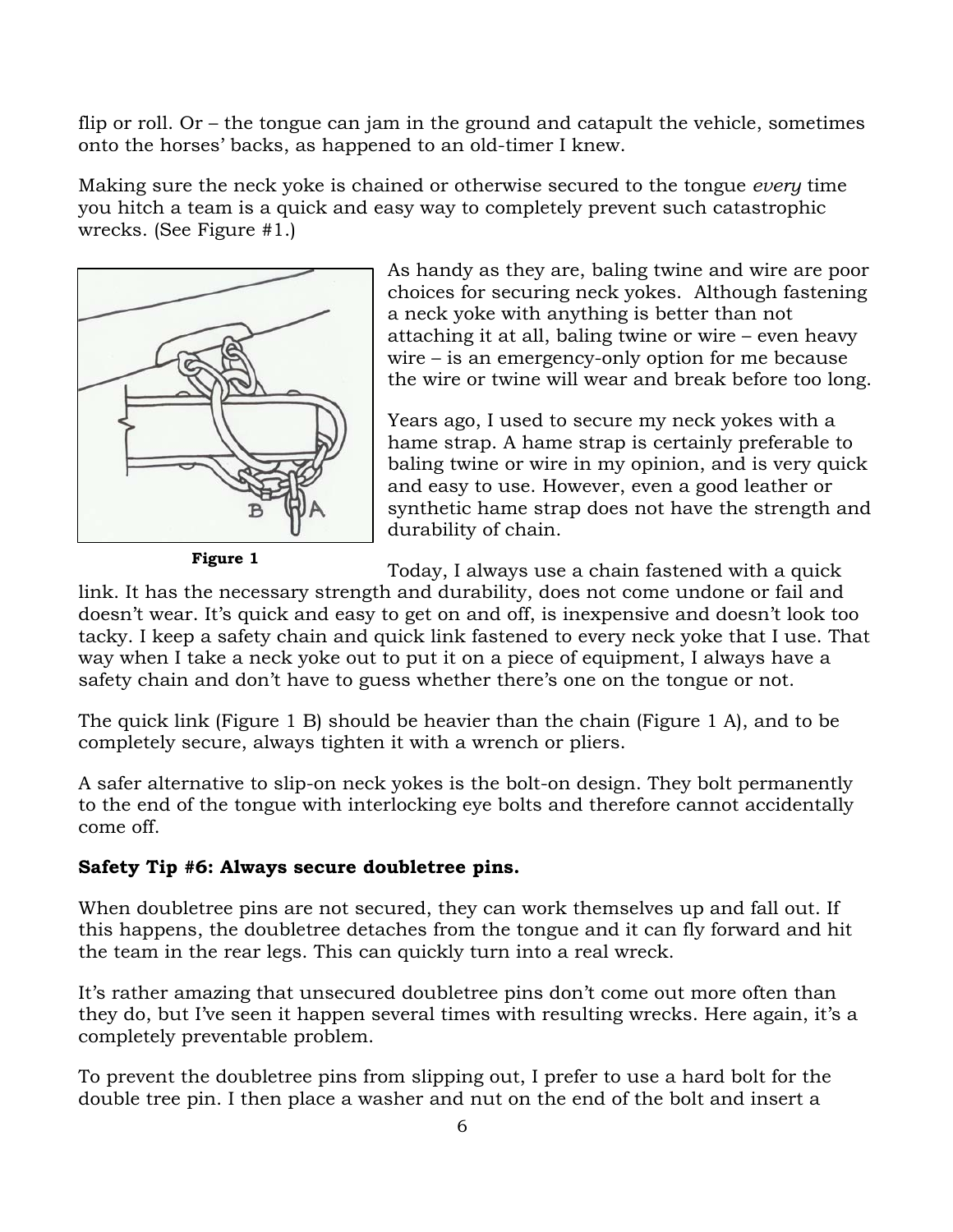cotter pin thru a hole in the bolt just below the nut. This gives me a double safety system – nut and cotter pin. The pin is important because without it, the nuts are likely to come off.

Regardless of the type of doubletree pin, at the very least secure it with a cotter pin and a washer above the pin. Bend the cotter pin ends around the double tree pin with pliers. Be sure to use what I call an old-style cotter pin, which has ends that you bend instead of a modern-type spring clip – also called a hairpin or spring hitch pin – which will snag on things and fall out.

# **Safety Tip #7: Use a "butt rope" when you ground drive a team.**

An all-too-common wreck can happen when a team "turns inside out" while you are ground driving. Without the traces hooked to single trees there are no outside boundaries to encourage the horses not to spread their rear ends apart – especially when backing up.



**Photo 15** 

Horses in a team tend to swing their rear ends apart when backing up, and if the rear ends get far enough apart, the lines don't work properly, or – at some point – not at all. Then, as the back ends get farther and farther apart the horses can face one another and pull back, or "turn inside out" and become tangled in the lines. They commonly tear up each others' mouths with the bits, break harness and run off in a panic.

To avoid such mishaps and wrecks, it is critical that we keep our horses' rear ends appropriately close together at all times, and particularly when backing up. While there are a number of ways this can be accomplished, I prefer to use what I call a "butt rope."

A butt rope is simply a rope of proper length with a strong, safe, snap tied on each end. One snap is hooked into the outside, bottom hame ring of the first horse with the snap facing inward just like the other snaps. (See Photo #15.) The rope is then threaded through the rear hip strap (above the breeching) on the outside of the same horse. (See Photo #16.) Pass the rope under this first horse's tail, over to the other horse and under its tail.

Working up the outside of the second horse, pass the rope inside the rear hip strap and snap into the outside, bottom hame ring with the snap facing inward. Proper adjustment of the butt rope length lets the horses spread their rear ends only about six inches to a foot more than when they are hitched and working parallel.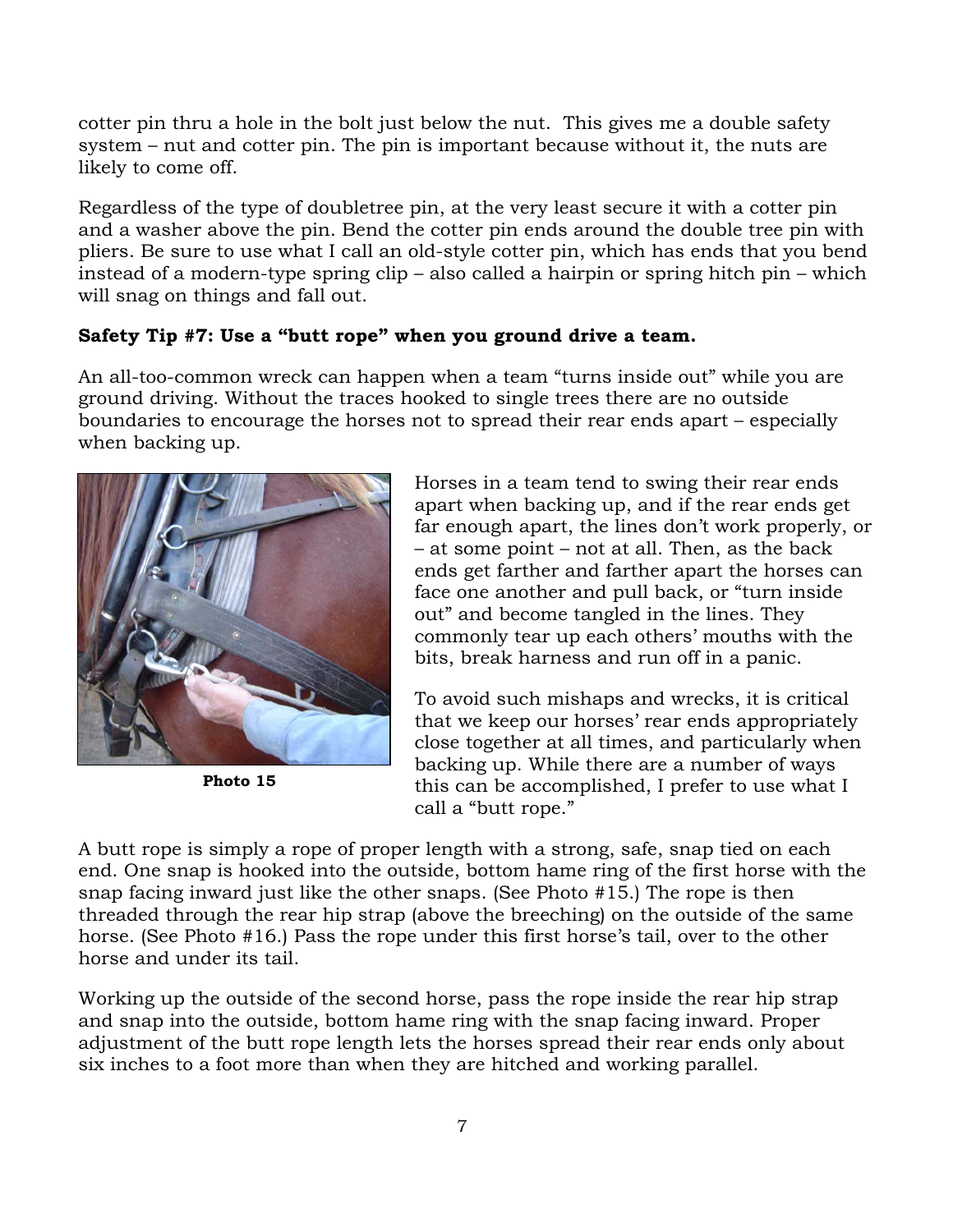Once the proper rope length is established, it need not be changed unless used on horses of a significantly different size. For draft horses I use 20 feet of 3/8- or 1/2 inch soft, braided, poly rope with a total, finished snap-to-snap length of about 16-1/2 to 17 feet. Smaller horses require a proportionately shorter working length.



**Photo 16** 

Although it is important to prevent the horses from swinging their rear ends out, it is also important that they not be held too close together. They need room to maneuver and work without crowding each other.

While some teamsters use methods such as tying the tails together or running the lines around on the outside of the horse's rear ends, I like the butt rope method best because it sets a clear, understandable boundary around the horse instead of putting pressure on the horse in a way that might be confusing to him. In addition, it's

not pulling on parts of the harness that aren't designed to take a great deal of force.

# **Safety Tip #8: Don't let go of the lines and trust horses to stand.**

A lot of people trust their horses to stand while they put down the lines and do such things as open a gate, grab a wrench from the barn or visit with a friend.

It often happens that horses do well learning to stand, and people will start trusting them more and more. But regardless of how obedient the horse is or how many years he has been trustworthy about standing unattended, there's always a chance that when least expected, he will leave the scene. If a saddle horse runs away with a saddle on his back, chances are he's not going to be hurt, but if a driving horse runs away with a vehicle or implement hooked behind him, the chances of injury and psychological damage are huge.

My first choice is to tie my horses or have someone else hold them if I have to let go of the lines. But I am often working with them alone so must repeatedly discipline myself to resist the urge to put the lines down and trust them to stand.

I sometimes use lead lines from a four-up on a team so when I get down to open a gate I can take the lines with me, go up and open the gate, step back behind the team, and drive them through the gate. The lines are long enough so I can keep them in hand while I go behind the vehicle or implement and close the gate without letting go of them.

Or, I'll tie the horses to a tree or post, open the gate, untie the horses and drive through the gate, and tie them on the other side to go back and shut the gate.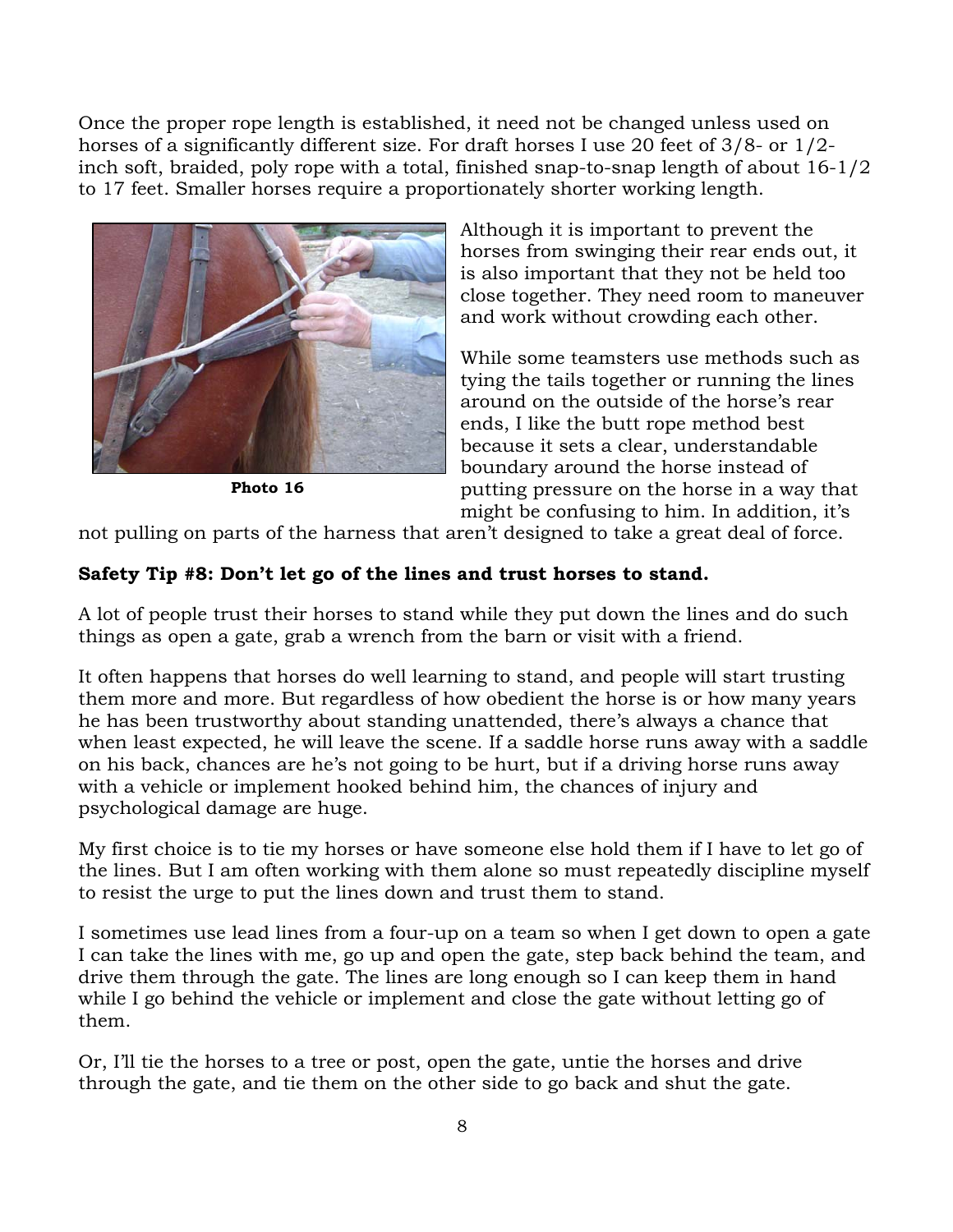To some, these may seem like time-consuming routines. However, for me, working horses isn't about time. I believe we shouldn't sacrifice the physical or mental wellbeing of our horses to save time.

Do I ever break this rule? Occasionally I do. I have older horses that I've been driving for over 20 years. But even with them, I trust them to stand alone only *if* by reading the horses I feel that at *that* moment on *that* day I can trust them. When I leave them, I don't go very far. I watch them like a hawk and if they even *lean* their body weight, I use "whoa" to remind them to stand. I will return to them immediately if I think it prudent or necessary.

No matter how good and trustworthy our horses are, we are always taking the risk of a wreck if we let go of the lines and trust them to stand.

# **Safety Tip #9: Learn not to jerk the lines if a horse spooks.**

Human error causes a lot of wrecks. One of the most common errors is to jerk the lines to gain control or punish when a horse spooks, flinches or bolts.

When a horse spooks it often wouldn't be more than that, except for our natural reaction to jerk on the lines. When that happens, we hurt the horse's mouth. He jumps because he perceives he's in danger of being hurt or killed, and when we jerk on the lines the pain confirms his fears. After this happens two or three times, we have effectively taught the horse to try harder and faster to get away when something frightens him.

It's a real challenge, but we need to train our hands to move forward with the lines instead of jerking back on them when a horse startles, jumps or bolts.

Learning to develop this skill takes self discipline and mind-body control. It takes hours and hours of driving and practice while paying attention to the give and take on the horse's mouth. Over time, your hands become pressure sensors as you learn to give instead of resist when a horse bolts. After you give, you need to gently regain contact and control of the horse without hurting him with the bit.

You can practice this skill with a partner. The idea is for one person to drive the other like a horse. The horse holds one end of a line in each hand against the sides of their hips. The teamster is behind the horse with a line in each hand and "drives the horse." The horse's job is to drive off nicely, but periodically spook and jerk the lines without warning. Practice until your automatic reaction is to give with the lines instead of resisting or jerking back. The trickier your partner is, the better they'll teach you to refrain from hurting your horse's mouth.